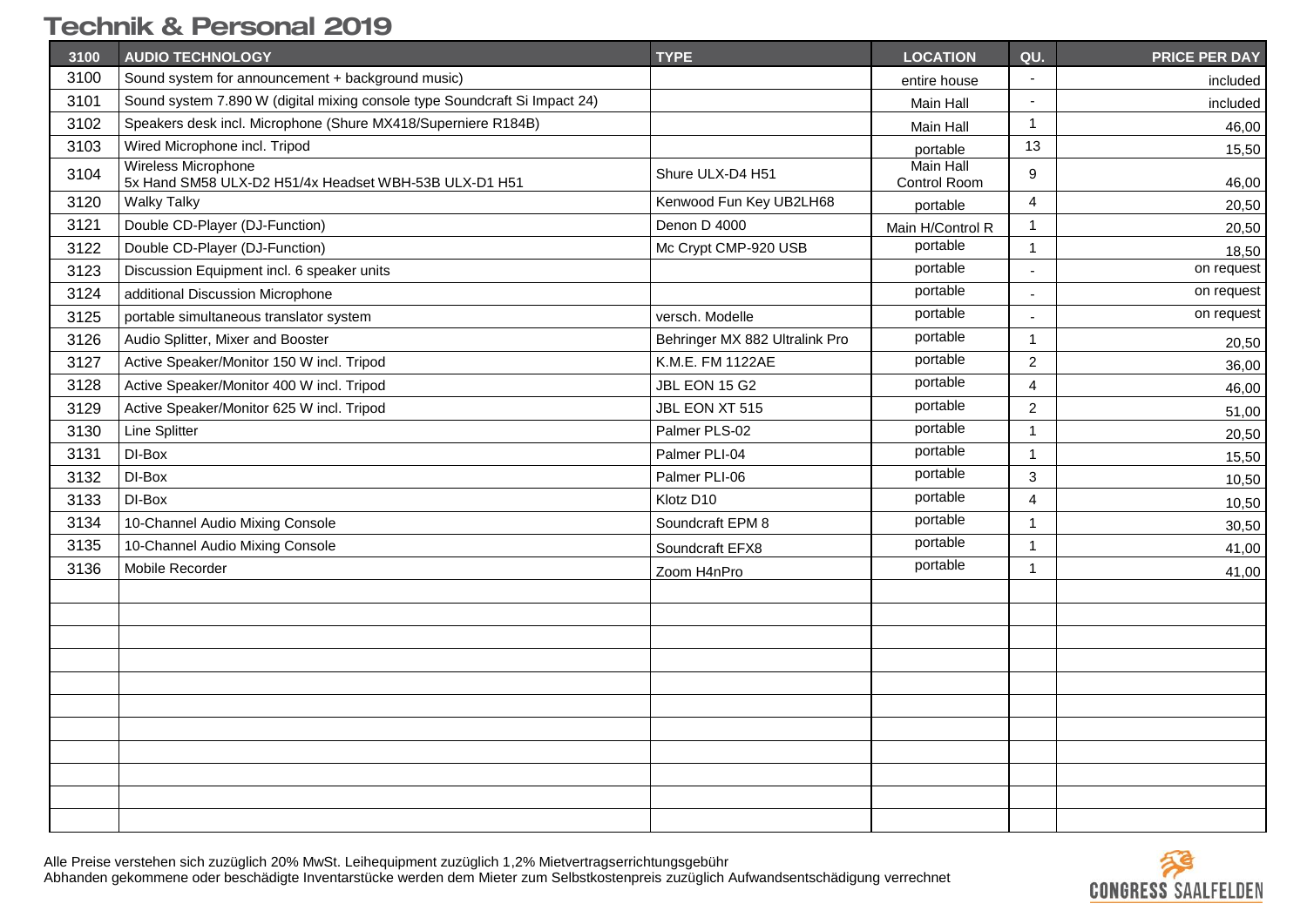| 3200 | LIGHT TECHNOLOGY (excl. working hours)                    | <b>TYPE</b>               | <b>LOCATION</b> | QU.                     | <b>PRICE PER DAY</b> |
|------|-----------------------------------------------------------|---------------------------|-----------------|-------------------------|----------------------|
| 3201 | Follow Spot 2.000 W with colour changer (without service) | Griven INSE 2000          | portable        | $\mathbf{1}$            | 36,00                |
| 3202 | Fresnel Lense, Theatre Spot                               | Teclumen Curva/ DTS Scena | portable        | $\mathbb{Z}^2$          | 15,50                |
| 3203 | PAR 64 Spot incl. Colour foil set                         | Ultralite PAR 64          | portable        | 30                      | 10,50                |
| 3204 | LED Spot (RGBA 18x10 W)                                   | Litecraft LED PAR 64 AT10 | Stage           | $\,6\,$                 | 25,50                |
| 3205 | LED Spot (RGB 18x3 W)                                     | Litecraft LED PAR 64 AT3  | Main Hall       | $\overline{\mathbf{4}}$ | 20,50                |
| 3206 | LED Spot (RGBW 12x10 W)                                   | Eurolite LED PAR64-QCL    | Stage           | $\,6\,$                 | 20,50                |
| 3207 | Moving Head Hybrid Sirus 280 W                            | Futurelight PLB-280       | Stage           | 3                       | 76,00                |
| 3208 | Moving Head 575 W (excl. programming)                     | Teclumen Spot 575         | Main Hall       | $\overline{a}$          | 61,00                |
| 3209 | Gobo incl. tools for Moving-Heads                         |                           |                 |                         | on request           |
| 3210 | Mirror Ball (diameter 50 cm)                              |                           | portable        | $\mathbf{1}$            | 18,50                |
| 3211 | Hazer                                                     | Look Unique 2.1           | portable        | $\mathbf{1}$            | 50,00                |
|      |                                                           |                           |                 |                         |                      |
|      |                                                           |                           |                 |                         |                      |
|      |                                                           |                           |                 |                         |                      |
|      |                                                           |                           |                 |                         |                      |
|      |                                                           |                           |                 |                         |                      |
|      |                                                           |                           |                 |                         |                      |
|      |                                                           |                           |                 |                         |                      |
|      |                                                           |                           |                 |                         |                      |
|      |                                                           |                           |                 |                         |                      |
|      |                                                           |                           |                 |                         |                      |
|      |                                                           |                           |                 |                         |                      |
|      |                                                           |                           |                 |                         |                      |
|      |                                                           |                           |                 |                         |                      |
|      |                                                           |                           |                 |                         |                      |
|      |                                                           |                           |                 |                         |                      |
|      |                                                           |                           |                 |                         |                      |
|      |                                                           |                           |                 |                         |                      |
|      |                                                           |                           |                 |                         |                      |
|      |                                                           |                           |                 |                         |                      |
|      |                                                           |                           |                 |                         |                      |
|      |                                                           |                           |                 |                         |                      |

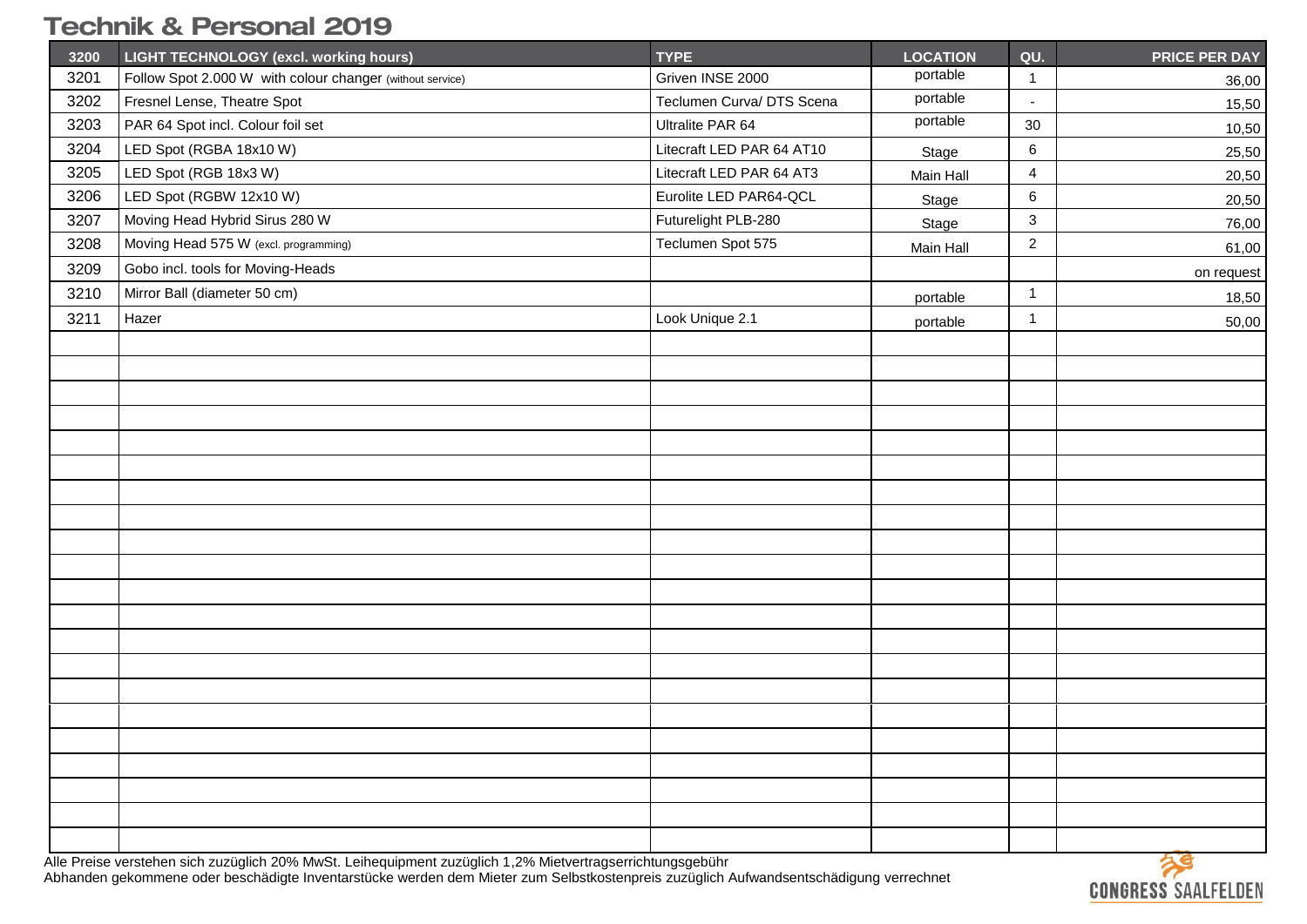| 3300 | <b>VIDEO- &amp; PRESENTATION EQUIPMENT</b>                       | <b>TYPE</b>                | <b>LOCATION</b>                  | QU.            | <b>PRICE PER DAY</b> |
|------|------------------------------------------------------------------|----------------------------|----------------------------------|----------------|----------------------|
| 3301 | Flipchart (one is included in the rental price of a room)        |                            |                                  |                |                      |
| 3302 | Pinboard (one is included in the rental price of a room) 150x120 | Neuland                    | portable                         | 10             | 11,50                |
| 3304 | Screen 2,40 x 2,40 meter, electrical 4:3                         | Stumpfl                    | Gallery Hall,<br>Steinernes Meer | 3              | included             |
| 3306 | 4:3<br>Screen 3,45 x 2,64 meter                                  | Monoblox Stumpfl 32        | portable                         | $\overline{c}$ | 40,00                |
| 3307 | Screen 3,45 x 2,03 meter<br>16:9                                 | Monoblox Stumpfl 32        | portable                         | $\overline{c}$ | 40,00                |
| 3308 | Screen 2,00 x 1,50 meter<br>4:3                                  | Monoblox Stumpfl 32        | portable                         | 1              | 21,50                |
|      |                                                                  |                            |                                  |                |                      |
| 3316 | Video-Switcher Full HD                                           | Roland V-1HD               | portable                         | 1              | 51,00                |
| 3317 | Triple Projection 1x Barco 14500 / 2x Panasonic 7000             | Barco, Panasonic           | Main Hall                        | $\mathbf{1}$   | 1450,00              |
| 3318 | Video and Data Projector 3-Chip DLP 14500 ANSI-Lumen WUXGA       | Barco RLM-W14              | Main Hall                        | $\mathbf{1}$   | 665,00               |
| 3319 | Video and Data Projector 1-Chip DLP 7000 ANSI-Lumen WUXGA        | Panasonic PT-DZ780         | Main Hall                        | $\overline{c}$ | 400,00               |
| 3320 | Video and Data Projector 3 LCD<br>4800 ANSI-Lumen WUXGA          | Panasonic PT-VZ575N        | Steinernes Meer                  | $\overline{a}$ | 92,00                |
| 3321 | Video and Data Projector 3 LCD<br>4800 ANSI-Lumen WUXGA          | Panasonic PT-VZ570         | portable                         | $\mathbf{1}$   | 92,00                |
| 3322 | Video and Data Projector 3 LCD<br>4500 ANSI-Lumen<br><b>XGA</b>  | Sanyo PLC-XU115            | portable                         | $\overline{c}$ | 51,00                |
| 3323 | <b>XGA</b><br>Video and Data Projector 3 LCD<br>4500 ANSI-Lumen  | Sanyo PLC-XU106            | portable                         | $\mathbf 1$    | 51,00                |
| 3324 | 360°Camera Full HD                                               | Sony SRG300H Full HD       | Main Hall                        | $\mathbf{1}$   | 82,00                |
| 3325 | LCD/LED - Screen - 55" with SMS Tripod                           | Sony KD-55XE7096           | portable                         | $\mathbf{1}$   | 51,00                |
| 3326 | LCD/LED - Screen - 65" with SMS Tripod                           | Sony KD-65XE7096           | portable                         | $\mathbf{1}$   | 82,00                |
| 3327 | LCD/LED - Screen - 55" with SMS Tripod                           | Samsung UE55H6270SS        | In front of Main Hall            | 1              | 51,00                |
| 3328 | LCD/LED - Screen - 43"                                           | Ilyama Pro Lite LE4340S-B1 | Foyer third floor                | $\mathbf{1}$   | 43,00                |
|      |                                                                  |                            |                                  |                |                      |
| 3329 | <b>Presenter Mouse</b>                                           | Logitech                   | portable                         | $\overline{2}$ | 10,50                |
| 3330 | <b>Facilitator's Toolbox</b>                                     | Franken & Neuland          | portable                         | 3              | included             |
| 3331 | Digital Camera                                                   | Panasonic DMC-FX9 LUMIX    | portable                         | $\mathbf{1}$   | on request           |
|      |                                                                  |                            |                                  |                |                      |
|      |                                                                  |                            |                                  |                |                      |
|      |                                                                  |                            |                                  |                |                      |
|      |                                                                  |                            |                                  |                |                      |
|      |                                                                  |                            |                                  |                |                      |
|      |                                                                  |                            |                                  |                |                      |
|      |                                                                  |                            |                                  |                |                      |
|      |                                                                  |                            |                                  |                |                      |
|      |                                                                  |                            |                                  |                |                      |

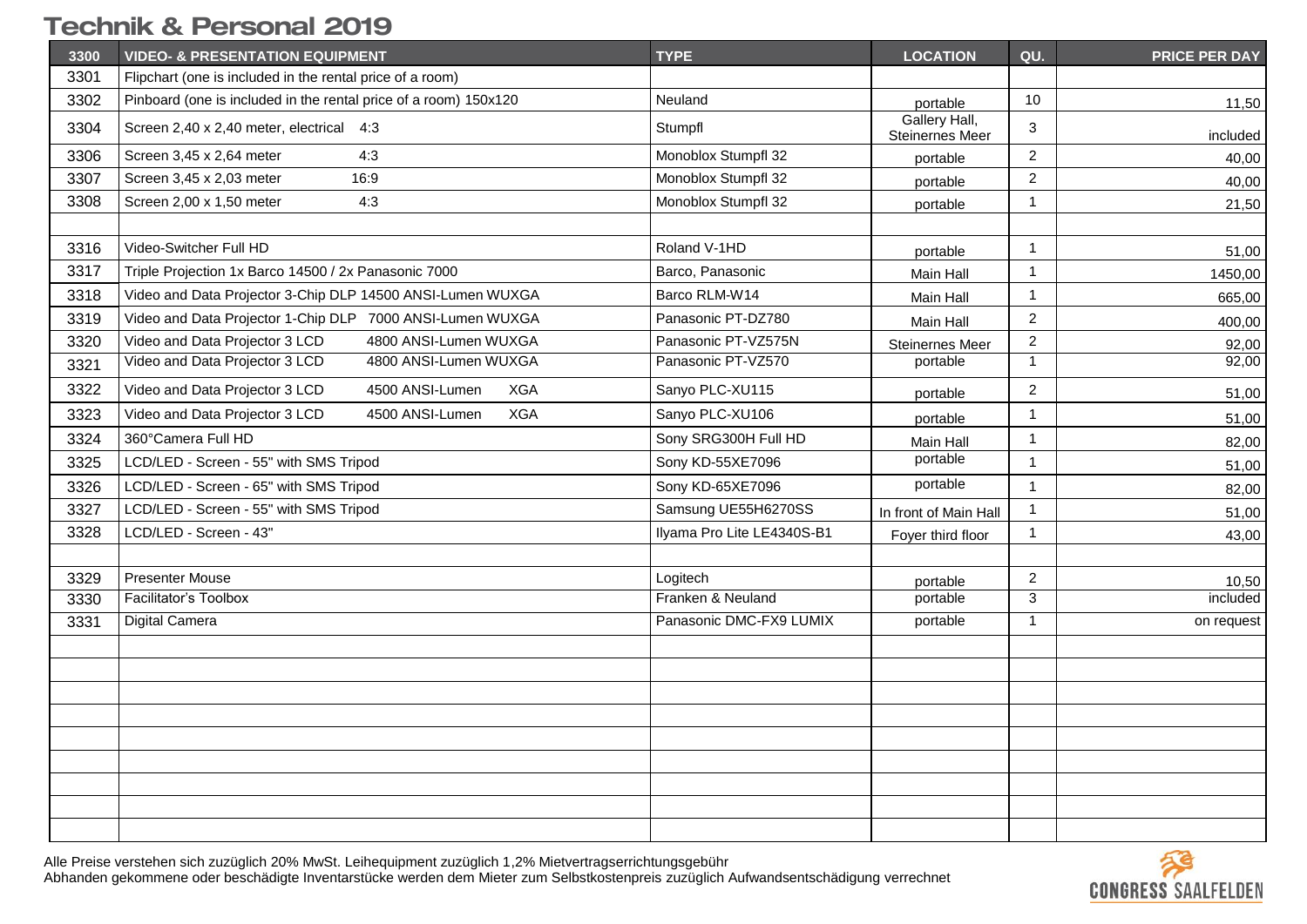| 3400 | <b>COMPUTER ENGINEERING</b>                 | <b>TYPE</b>                 | <b>LOCATION</b> | QU. | <b>PRICE PER DAY</b> |
|------|---------------------------------------------|-----------------------------|-----------------|-----|----------------------|
| 3401 | Flatscreen 24 " (16:9)                      | HP Elite-Display E240       | portable        |     | 60,00                |
| 3402 | Laptop (Windows 10 Office 2016)             | Fujitsu Lifebook E756       | portable        |     | 61,00                |
| 3405 | Laptop (Windows 7 & Office 2013)            | HP / Pro Book 4540 s        | portable        |     | 48,00                |
| 3406 | Laptop (Window 10Pro & Office 2016) Full HD | Siemens/ Fujitsu LIFEBOOK E | portable        |     | 56,00                |
| 3407 | Cordless Presenter                          | Logi Tech                   | portable        | 3   | 15,50                |

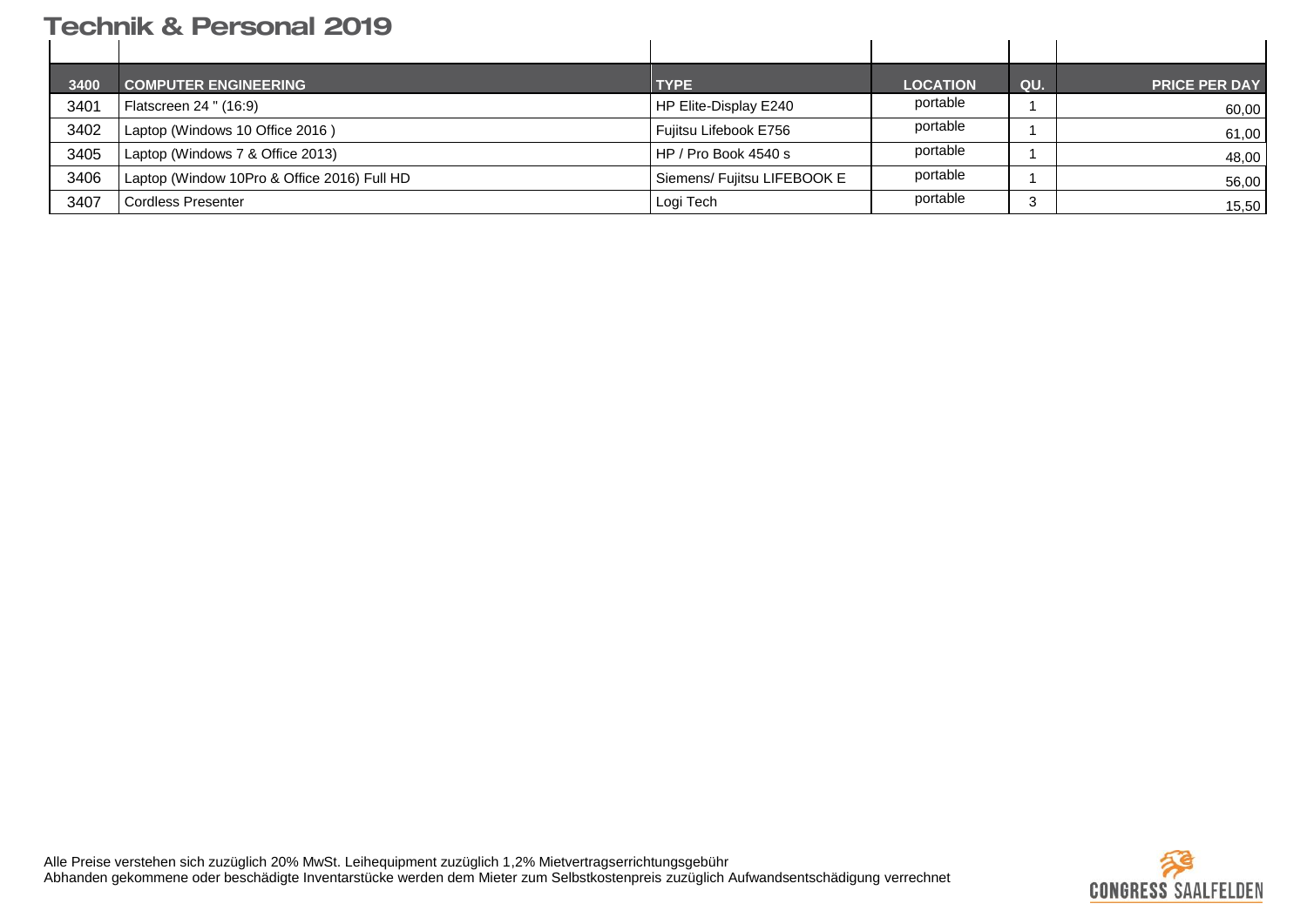| 3500 | <b>COMMUNICATION TECHNOLOGY</b>                                       | <b>TYPE</b> | <b>LOCATION</b>          | QU.                      | PRICE PER DAY        |
|------|-----------------------------------------------------------------------|-------------|--------------------------|--------------------------|----------------------|
| 3501 | ISDN Line 128 Kbit/s, Production Fee per Event                        |             | $\blacksquare$           | $\overline{\phantom{a}}$ | one-time fee 148,00  |
| 3502 | Analogue Port 64 KBit/s, Production Fee per Event                     |             | $\blacksquare$           | $\sim$                   | one-time fee 15,50   |
| 3503 | Per Room 1 IP-Port                                                    |             | $\sim$                   | $\overline{\phantom{a}}$ | included             |
| 3504 | more IP-Ports                                                         |             |                          |                          | 15,50                |
| 3505 | Telephone, per Event (one is included in the rental fee for the room) |             | $\blacksquare$           | $\sim$                   | 16,50                |
| 3506 |                                                                       |             |                          |                          |                      |
| 3507 | Telephone Charge per unit                                             |             | $\blacksquare$           | $\blacksquare$           | 0,25                 |
| 3508 | TV-Connection, per day                                                |             | $\overline{\phantom{a}}$ | $\blacksquare$           | 36,00                |
|      |                                                                       |             |                          |                          |                      |
| 3520 | Internet Access (LAN/Wireless LAN) Down: 85 Mbps/ Up: 15 Mbps         |             | $\blacksquare$           | $\sim$                   | for free             |
|      |                                                                       |             |                          |                          |                      |
| 3600 | 2.) POWER                                                             | <b>TYPE</b> | <b>LOCATION</b>          | QU.                      | <b>PRICE PER DAY</b> |
| 3601 | Power Connection 230 V, 16 A pro Tag                                  |             |                          | $\overline{\phantom{a}}$ | 31,00                |
| 3603 | Power Connection 400 V, 16 A pro Tag                                  |             | $\sim$                   | $\blacksquare$           | 51,00                |
| 3604 | Power Connection 400 V, 32 A pro Tag                                  |             | $\blacksquare$           | $\sim$                   | 81,00                |
| 3605 | Power Connection 400 V, 63 A pro Tag                                  |             | Main H. & St. Meer       | $\sim$                   | 102,00               |
| 3606 | Power Connection 400 V, 125 A pro Tag                                 |             | Main Hall                | $\sim$                   | 132,00               |
|      |                                                                       |             |                          |                          |                      |
|      |                                                                       |             |                          |                          |                      |
|      |                                                                       |             |                          |                          |                      |
|      |                                                                       |             |                          |                          |                      |
|      |                                                                       |             |                          |                          |                      |
|      |                                                                       |             |                          |                          |                      |
|      |                                                                       |             |                          |                          |                      |
|      |                                                                       |             |                          |                          |                      |
|      |                                                                       |             |                          |                          |                      |

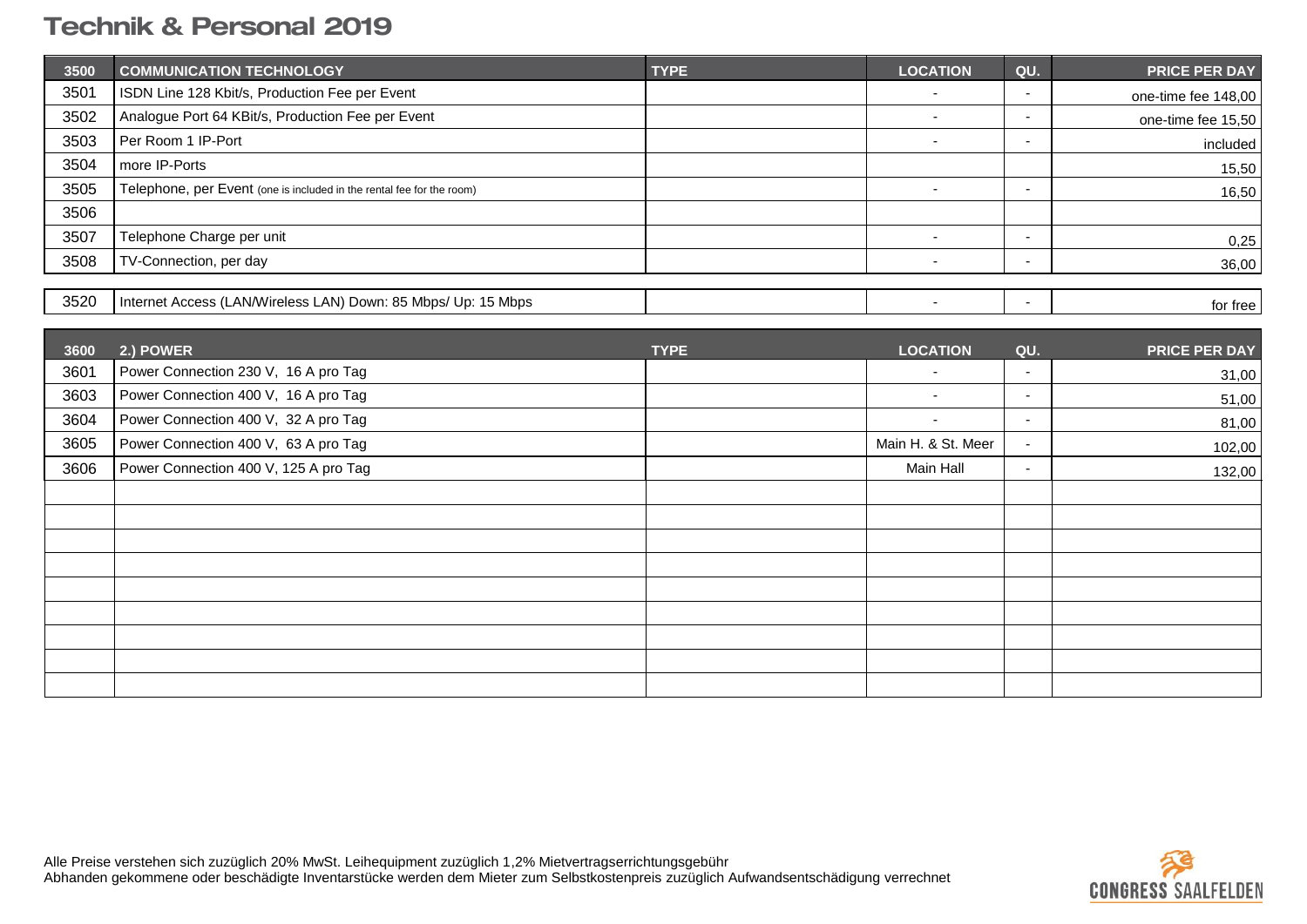| 3700 | 3.) RENTAL FURNITURE (for exhibitions)                                            | <b>TYPE</b>            | <b>LOCATION</b> | QU.                      | <b>PRICE PER DAY</b> |
|------|-----------------------------------------------------------------------------------|------------------------|-----------------|--------------------------|----------------------|
| 3701 | chair - wooden-metal black, upholstered with/without armrest                      | Selmer                 | portable        | $\overline{\phantom{a}}$ | 4,20 / 3,70          |
| 3703 | chair - wooden-metal light brown/blue, upholstered without armrest                | Selmer                 | portable        | $\overline{\phantom{a}}$ | 2,70                 |
| 3704 | lounge-chair black and yellow                                                     |                        | portable        | 6                        | 31,00                |
| 3705 | bar stool                                                                         | Lapalma, LEM           | portable        | 8                        | 12,50                |
| 3706 | bar stool round                                                                   | Messemöbel             | portable        | 20                       | 8,50                 |
| 3707 | table 140x70 cm grey/chrome                                                       | Selmer                 | portable        | $\overline{\phantom{a}}$ | 8,50                 |
| 3708 | table 140x70 cm grey/red                                                          | Wiesner Hager          | portable        | $\overline{\phantom{a}}$ | 5,50                 |
| 3709 | high table Ø 70 cm grey/chrome                                                    | Selmer                 | portable        | 15                       | 15,50                |
| 3710 | high table Ø 80 cm white/synthetic                                                |                        | portable        | 35                       | 10,50                |
| 3711 | design sunbeds                                                                    |                        | portable        | 10                       | 9,50                 |
| 3720 | fauteuil (yellow)                                                                 | Hali Bosse modul space | portable        | 2                        | 25,50                |
| 3721 | sofa for two (yellow / red / orange without backrest / orange with half backrest) | Hali Bosse modul space | portable        | 4                        | 46,00                |
| 3722 | sofa for three (red)                                                              | Hali Bosse modul space | portable        |                          | 66,00                |
| 3723 | coffee table small (B:40 / L: 80 / H: 42)                                         | Hali Bosse modul space | portable        | $\overline{2}$           | 7,50                 |
| 3724 | coffee table big (B: 80 / L: 80 / H: 42)                                          | Hali Bosse modul space | portable        |                          | 14,50                |
| 3730 | brochure rack                                                                     |                        | portable        | 2                        | 15,50                |
| 3731 | A-rack A1 (B: 59,50 / L: 83,00 / H: 116,00)                                       |                        | portable        | $\overline{2}$           | 13,50                |
| 3732 | info-rack A1                                                                      |                        | portable        | $\overline{4}$           | 18,50                |
| 3733 | info-rack A1 with brochure rack                                                   |                        | portable        | 4                        | 23,50                |
| 3734 | signpost rack A3                                                                  |                        | portable        | 5                        | 6,50                 |

| 3800 | <b>4.) SONSTIGES</b>                                            | <b>TYPE</b>                     | <b>LOCATION</b>          | QU.                      | <b>PRICE PER DAY</b> |
|------|-----------------------------------------------------------------|---------------------------------|--------------------------|--------------------------|----------------------|
| 3801 | portable stage platform 2,44m x 1,22 m incl. set up (Main Hall) | scissor system                  | portable                 | 15                       | 20,50                |
| 3802 | portable stage platform 2m x 1m incl. Aufbau im Haus            | scissor system                  | portable                 | 9                        | 12,50                |
| 3803 | trade show carpet                                               | Colour acc. to customers demand | portable                 | $\overline{\phantom{a}}$ | 3,60 pro $m2$        |
| 3805 | s/w copy A4, up to 30 copies, per copy                          |                                 | $\overline{\phantom{0}}$ | $\overline{\phantom{a}}$ | 0,20                 |
| 3806 | s/w copy A4, up from 30 copies, per copy                        |                                 | $\overline{\phantom{0}}$ | ٠                        | 0,15                 |
| 3807 | colour copy A4, up to 30 copies, per copy                       |                                 | $\overline{\phantom{0}}$ | $\overline{\phantom{a}}$ | 0,40                 |
| 3808 | colour copy A4, up from 30 copies, per copy                     |                                 | $\overline{\phantom{a}}$ | ٠                        | 0,30                 |
| 3809 | s/w copy A3, up to 30 copies, per copy                          |                                 | $\overline{\phantom{0}}$ | $\overline{\phantom{a}}$ | 0,35                 |
| 3810 | s/w copy A3, up from 30 copies, per copy                        |                                 | $\overline{\phantom{a}}$ | ٠                        | 0,25                 |
| 3811 | colour copy A3, up to 30 copies, per copy                       |                                 | $\overline{\phantom{0}}$ | $\overline{\phantom{a}}$ | 0,70                 |
| 3812 | colour copy A3, up from 30 copies, per copy                     |                                 |                          | ٠                        | 0,50                 |